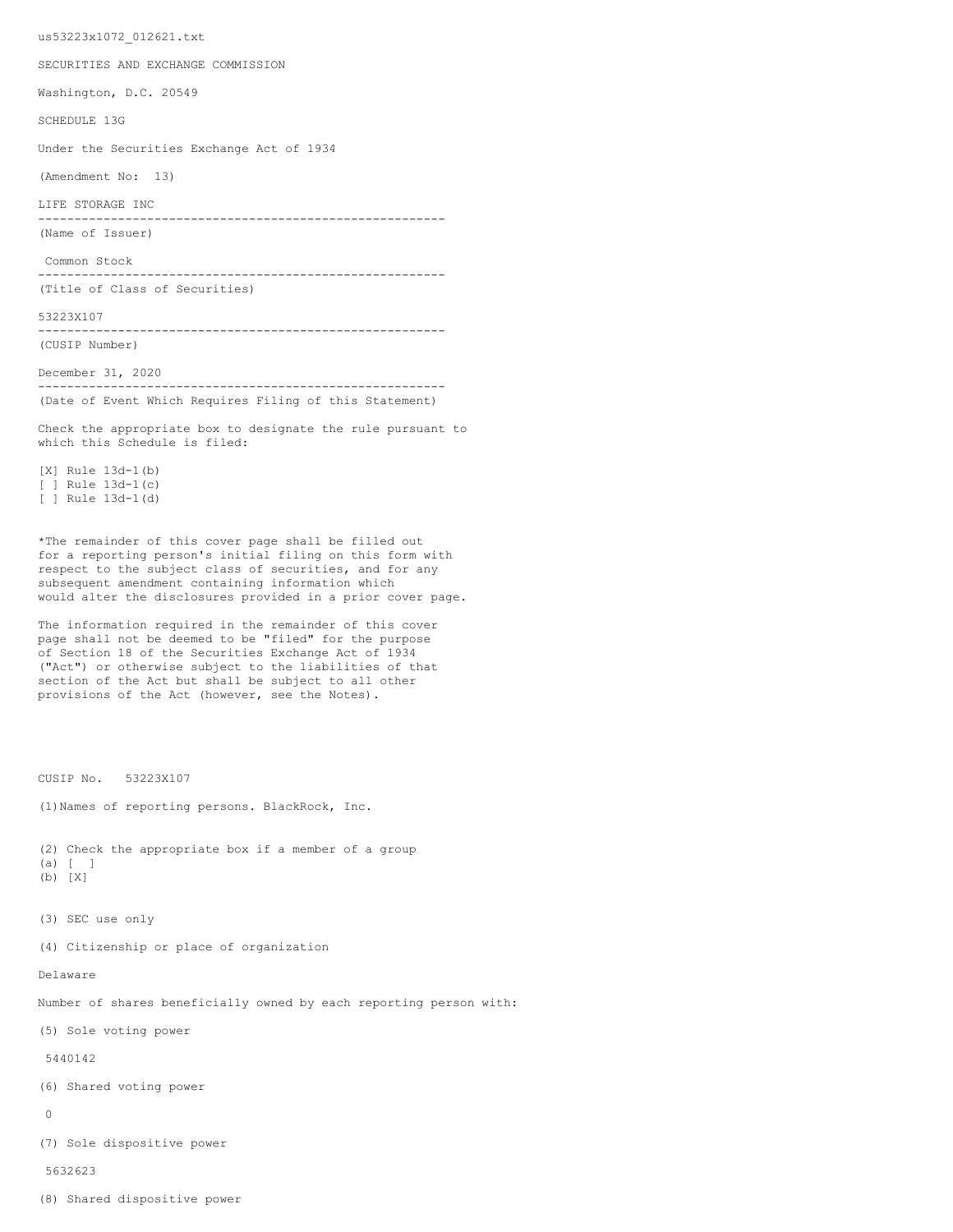0 (9) Aggregate amount beneficially owned by each reporting person 5632623 (10) Check if the aggregate amount in Row (9) excludes certain shares (11) Percent of class represented by amount in Row 9 11.6% (12) Type of reporting person HC Item 1. Item 1(a) Name of issuer: ----------------------------------------------------------------------- LIFE STORAGE INC Item 1(b) Address of issuer's principal executive offices: ----------------------------------------------------------------------- 6467 MAIN ST WILLIAMSVILLE NY 14221 Item 2. 2(a) Name of person filing: ---------------------------------------------------------------------- BlackRock, Inc. 2(b) Address or principal business office or, if none, residence: ----------------------------------------------------------------------- BlackRock, Inc. 55 East 52nd Street New York, NY 10055 2(c) Citizenship: -------------------------------------------------------------------- See Item 4 of Cover Page 2(d) Title of class of securities: ------------------------------------------------------------------- Common Stock 2(e) CUSIP No.: See Cover Page Item 3. If this statement is filed pursuant to Rules  $13d-1(b)$ , or  $13d-2(b)$  or  $(c)$ , check whether the person filing is a: [ ] Broker or dealer registered under Section 15 of the Act; [ ] Bank as defined in Section 3(a)(6) of the Act; [ ] Insurance company as defined in Section 3(a)(19) of the Act; [ ] Investment company registered under Section 8 of the Investment Company Act of 1940; [ ] An investment adviser in accordance with Rule  $13d-1$ (b)(1)(ii)(E); [ ] An employee benefit plan or endowment fund in accordance with Rule  $13d-1(b)$  (1)(ii)(F); [X] A parent holding company or control person in accordance with

Rule 13d-1(b)(1)(ii)(G); [ ] A savings associations as defined in Section 3(b) of the Federal Deposit Insurance Act (12 U.S.C. 1813); [ ] A church plan that is excluded from the definition of an investment company under section 3(c)(14) of the Investment Company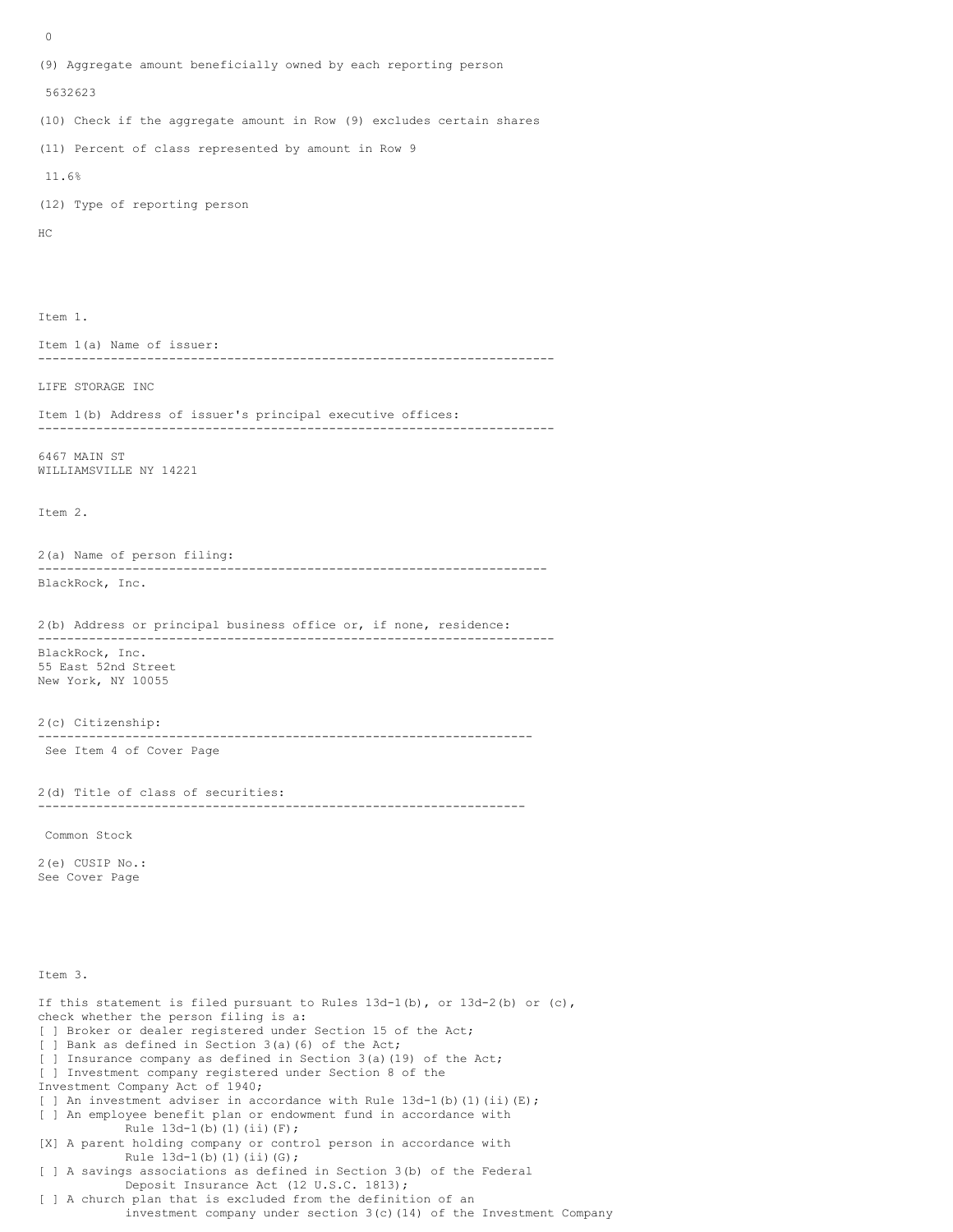Act of 1940; [ ] A non-U.S. institution in accordance with Rule 240.13d-1(b)(1)(ii)(J); [ ] Group, in accordance with Rule 240.13d-1(b)(1)(ii)(K). If filing as a non-U.S. institution in accordance with Rule  $240.13d-1$ (b)(1)(ii)(J), please specify the type of institution:

Item 4. Ownership

Provide the following information regarding the aggregate number and percentage of the class of securities of the issuer identified in Item 1.

Amount beneficially owned:

5632623

Percent of class

11.6%

Number of shares as to which such person has:

Sole power to vote or to direct the vote

5440142

Shared power to vote or to direct the vote

 $\cap$ 

Sole power to dispose or to direct the disposition of

5632623

Shared power to dispose or to direct the disposition of

 $\Omega$ 

## Item 5.

Ownership of 5 Percent or Less of a Class. If this statement is being filed to report the fact that as of the date hereof the reporting person has ceased to be the beneficial owner of more than 5 percent of the class of securities, check the following [ ].

Item 6. Ownership of More than 5 Percent on Behalf of Another Person

If any other person is known to have the right to receive or the power to direct the receipt of dividends from, or the proceeds from the sale of, such securities, a statement to that effect should be included in response to this item and, if such interest relates to more than 5 percent of the class, such person should be identified. A listing of the shareholders of an investment company registered under the Investment Company Act of 1940 or the beneficiaries of employee benefit plan, pension fund or endowment fund is not required.

Various persons have the right to receive or the power to direct the receipt of dividends from, or the proceeds from the sale of the common stock of LIFE STORAGE INC. No one person's interest in the common stock of LIFE STORAGE INC is more than five percent of the total outstanding common shares.

Item 7. Identification and Classification of the Subsidiary Which Acquired the Security Being Reported on by the Parent Holding Company or Control Person.

See Exhibit A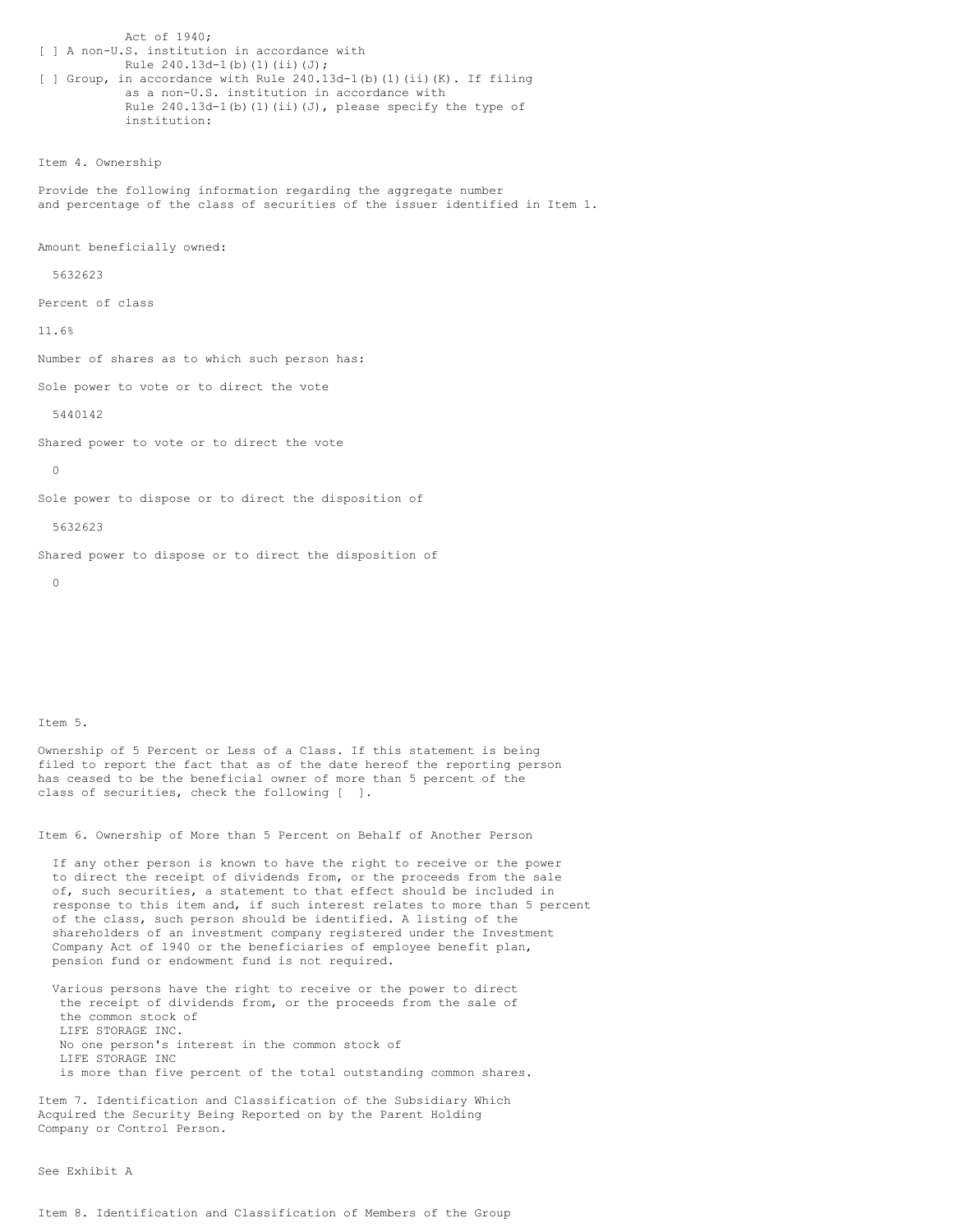If a group has filed this schedule pursuant to Rule  $13d-1(b)$  (ii)(J), so indicate under Item 3(j) and attach an exhibit stating the identity and Item 3 classification of each member of the group. If a group has filed this schedule pursuant to Rule  $13d-1(c)$  or Rule  $13d-1(d)$ , attach an exhibit stating the identity of each member of the group.

Item 9. Notice of Dissolution of Group

Notice of dissolution of a group may be furnished as an exhibit stating the date of the dissolution and that all further filings with respect to transactions in the security reported on will be filed, if required, by members of the group, in their individual capacity.

See Item 5.

## Item 10. Certifications

By signing below I certify that, to the best of my knowledge and belief, the securities referred to above were acquired and are held in the ordinary course of business and were not acquired and are not held for the purpose of or with the effect of changing or influencing the control of the issuer of the securities and were not acquired and are not held in connection with or as a participant in any transaction having that purpose or effect.

Signature.

After reasonable inquiry and to the best of my knowledge and belief, I certify that the information set forth in this statement is true, complete and correct.

Dated: January 26, 2021 BlackRock, Inc.

Signature: Spencer Fleming

-------------------------------------------

Name/Title Attorney-In-Fact

The original statement shall be signed by each person on whose behalf the statement is filed or his authorized representative. If the statement is signed on behalf of a person by his authorized representative other than an executive officer or general partner of the filing person, evidence of the representative's authority to sign on behalf of such person shall be filed with the statement, provided, however, that a power of attorney for this purpose which is already on file with the Commission may be incorporated by reference. The name and any title of each person who signs the statement shall be typed or printed beneath his signature.

Attention: Intentional misstatements or omissions of fact constitute Federal criminal violations (see 18 U.S.C. 1001).

Exhibit A

Subsidiary

| BlackRock Life Limited<br>BlackRock International Limited<br>BlackRock Advisors, LLC<br>BlackRock (Netherlands) B.V. |
|----------------------------------------------------------------------------------------------------------------------|
| BlackRock Fund Advisors*                                                                                             |
| BlackRock Institutional Trust Company, National Association                                                          |
| BlackRock Asset Management Ireland Limited                                                                           |
| BlackRock Financial Management, Inc.                                                                                 |
| BlackRock Japan Co., Ltd.                                                                                            |
| BlackRock Asset Management Schweiz AG                                                                                |
| BlackRock Investment Management, LLC                                                                                 |
| BlackRock Investment Management (UK) Limited                                                                         |
| BlackRock Asset Management Canada Limited                                                                            |
| BlackRock (Luxembourg) S.A.                                                                                          |